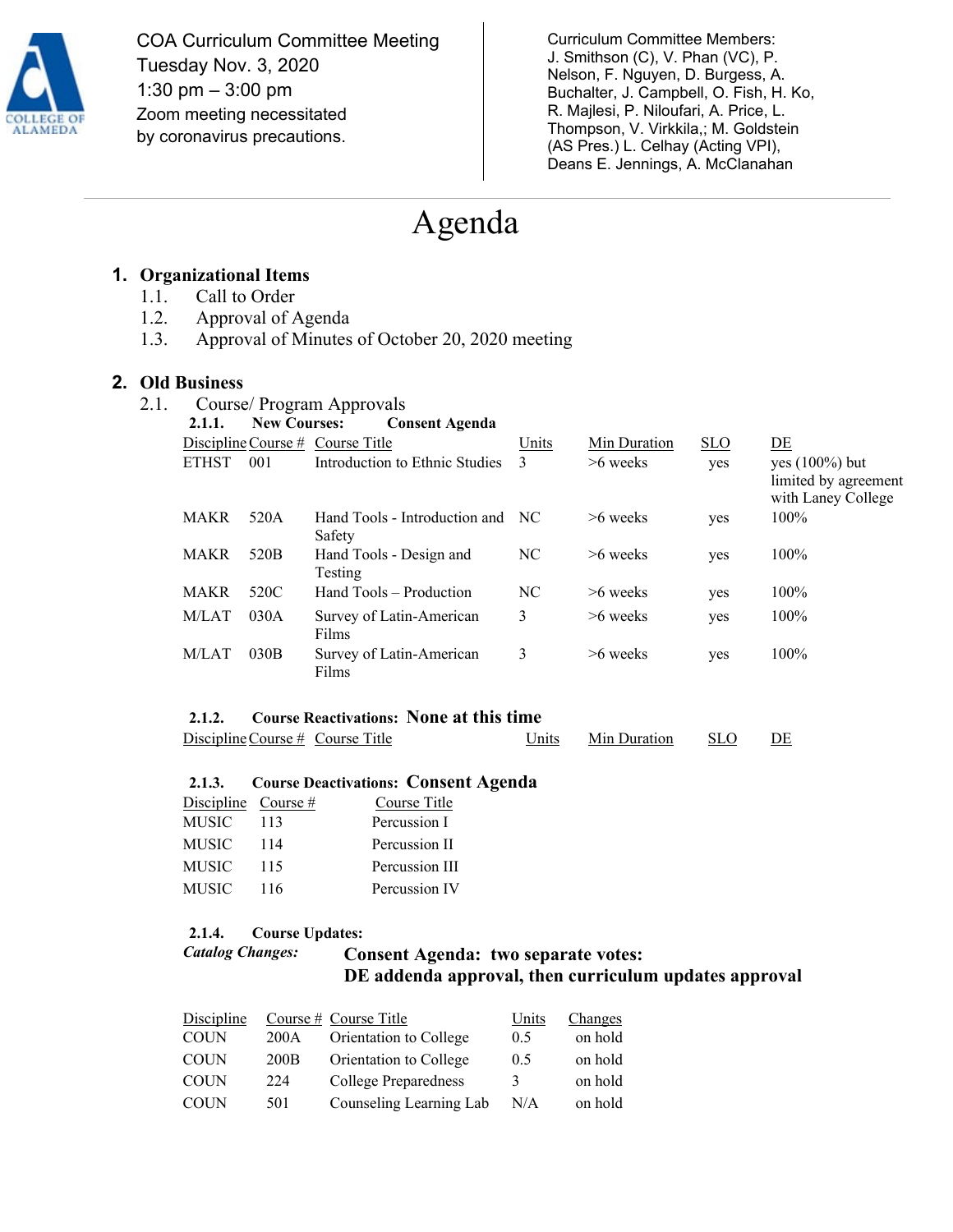| <b>Non-Catalog</b><br><b>Changes:</b> |                   | <b>Consent Agenda: two separate votes:</b><br>DE addenda (re)approval, curriculum updates approval |                                       |  |  |
|---------------------------------------|-------------------|----------------------------------------------------------------------------------------------------|---------------------------------------|--|--|
| <b>Discipline</b><br><b>ATHL</b>      | Course $#$<br>007 | Course Title<br>Basketball Team Pre-season<br>Preparation                                          | Units<br>Changes<br>0.5               |  |  |
| <b>ATHL</b>                           | 071               | Intercollegiate Women's<br>Volleyball                                                              | 3                                     |  |  |
| ART                                   | 090               | Mixed Media                                                                                        | 3                                     |  |  |
| 2.1.6.<br>Dept                        | Program           | <b>Program Updates: Modified Programs</b><br>Proposed<br>start                                     | None at this time<br><b>Changes</b>   |  |  |
| 2.1.7.<br>$Depth$<br><b>MAKR</b>      | Program           | <b>Program Updates: New Programs</b><br>Making with Hand Tools – Certificate of Proficiency        | Proposed start<br>as soon as possible |  |  |
| 2.1.8.                                |                   | <b>Community Education Courses</b>                                                                 | None at this time                     |  |  |

#### **3. New Business / Discussion Items:**

- 3.1 Counseling proposal to remove the "Computer Literacy General Education requirement (AP 4100, Section II.D.3) from local associate's degrees. Curriculum Committee to forward this recommendation by CC resolution to Academic Senate at their next meeting (11/5/2020). See appended information. (Vinh)
- 3.2 Brief report on CIPD meeting on 11/2/2020 (Vinh, Frank, Jayne)

**IMPORTANT**: next CC meeting (11/17/2020) will be the last chance to approve curriculum and/or programs that can be offered starting in fall 2021 (in some cases these courses may be offered as early as summer 2021, but NOT spring 2021)

- 3.3 Proposed update to DE tab in META regarding non-credit course hours Update? (Drew and Amanda).
- 3.4 Catalog updates Report on catalog meeting of 10/30/2020 (Frank)
- 3.5 Annual CurriQunet clean-up and program updates report (Jayne)
- 3.6 Adding consultation to CurriQunet workflow update This project has been on hold while ISER has been in production (Jayne)

# **4. Mini-Training:**

- 4.1 This meeting's training topic: What does Curriculum Committee (CC) Review and Approve?
- 4.2 Next training topic: The Role of Curriculum Committee in Guided Pathways

#### **5. Announcements:**

Ethnic Studies department continues to be in development. Please talk with Jody Campbell if you would like to be part of this exciting new direction for our existing ethnic studies programs.